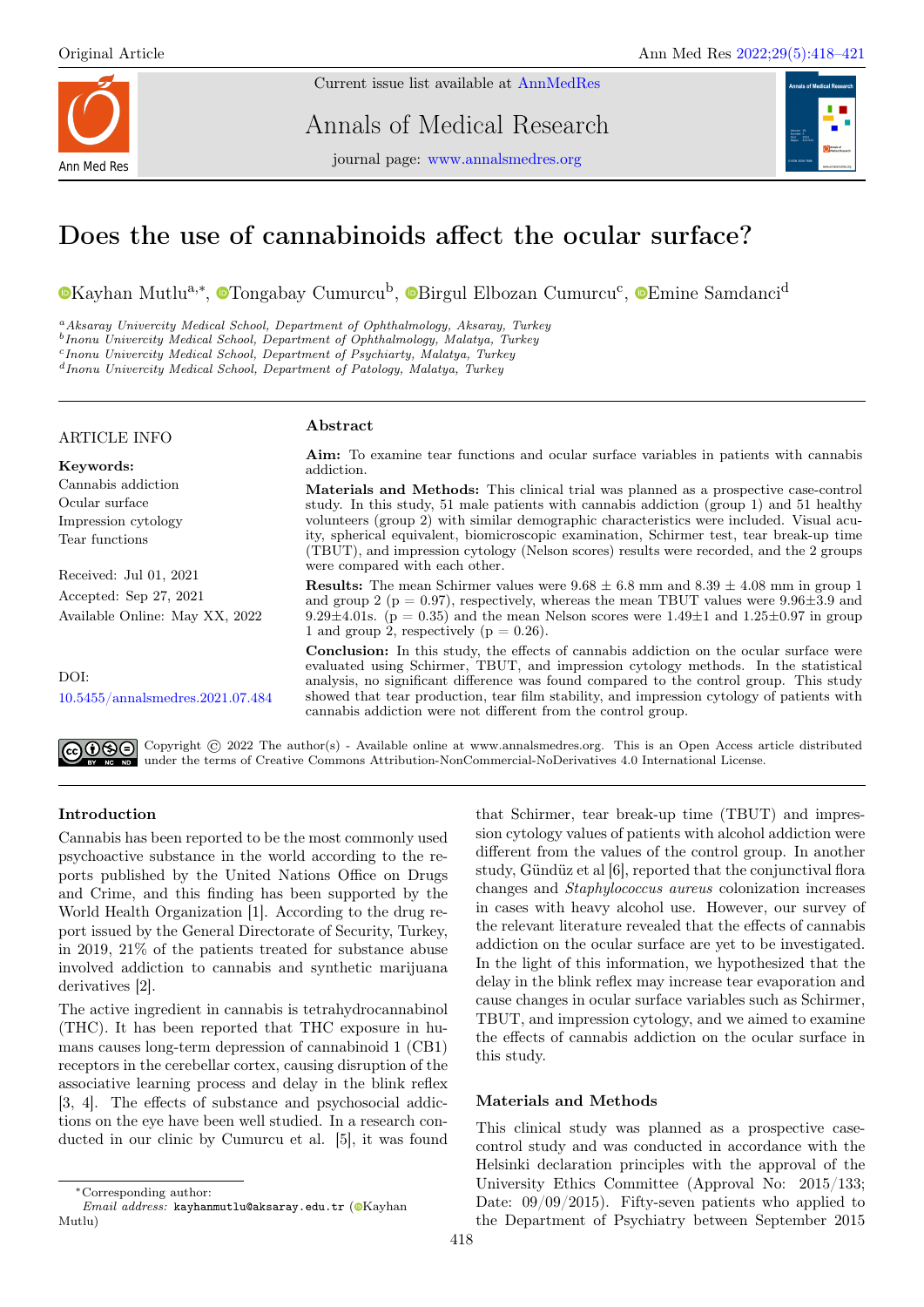and March 2016 with a history of active cannabis use for at least 3 months and 53 healthy volunteers with similar demographic characteristics were included in the study. Informed consents were obtained after providing detailed information about the purpose of the study and the procedures to be performed.

Patients were excluded if they were female (due to the insufficient number of female patients with cannabis addiction that applied to our clinic), had a corneal and conjunctival pathologies (such as herpetic keratitis, trachoma sequela, pannus, pterygium, etc.), had use topical medications (glaucoma, dry eye, etc.), had an eyelid and eyelash deformities that may affect the ocular surface, wore contact lenses, had a history of ocular trauma or ocular surgery, had systemic (such as rheumatoid arthritis) or dermatological (such as acne rosacea, Stevens–Johnson syndrome) diseases that may cause changes in the ocular surface. We know that addicted patients often use other substances as well. All patients who participated in the study were smokers and half of the patients reported occasional alcohol use. Patients with substance use other than alcohol, cigarettes and cannabinoids were excluded from the study. Also heavy drinkers excluded from the study. The control group was demographically similar in terms of alcohol, cigarette and substance use.

Detailed ophthalmologic examination of the right eyes of all subjects included in the study was performed, and the results of visual acuity, spherical equivalent, Schirmer, TBUT, and impression cytology were recorded. Anesthetized Schirmer (modified Schirmer) test was performed to evaluate basal secretion. Lower fornices were dried after a drop of the topical anesthetic proparacaine hydrochloride ophthalmic solution [Alcaine  $\circledR$  (AlconCouvreur, Puurs, Belgium)] was instilled. Standard Schirmer filter paper (Clement Clarke Int.) was placed at the junction of the  $1/3^{\text{rd}}$  outer and  $1/3^{\text{rd}}$  middle parts of the lower eyelid, in the lower fornix, and left for 5 minutes. The distance of the wetted part from the edge of the lid was measured in mm. For TBUT, paper strips containing standard 1 mg sodium fluorescein (Fluorets, Smith-Nephew) were used. The time period from the last blink until the tear film first broke up was determined. This measurement was repeated thrice to record the mean value. Corneal and conjunctival staining was performed with fluorescein after TBUT was measured. For impression cytology, a cellulose acetate filter paper (GEHC Whatmann TM) was cut into a rectangular shape and held with a pair of forceps, and samples were taken from the temporal part of the bulbar conjunctiva of the patients. After the samples were spread, they were fixed with 95% ethyl alcohol. The diffusions were stained with periodic acid–Schiff and Papanicolaou stains. The stained slides were evaluated under the light microscope by a pathologist who was unaware of which patient group each sample belonged to, and the samples were staged according to the Nelson staging system [7, 8].

#### Statistical evaluation

SPSS Inc. Released 2007. SPSS for Windows, Version 16.0. Chicago, SPSS Inc.was used for statistical analyses. Quantitative data were expressed as mean±standard deviation. Mann–Whitney U Wilcoxon W and Z tests were

Table 1. Ocular surface paramaters

<span id="page-1-0"></span>

|                   | Grup    | N  | Mean $\pm$                  | Median          | p Value |
|-------------------|---------|----|-----------------------------|-----------------|---------|
|                   |         |    | Standart                    | (Min/Max)       |         |
|                   |         |    | Deviation                   |                 |         |
| Age               | Addict  | 51 | $25.63 \pm 7.05$            | 23(16/52)       | 0.078   |
|                   | Control | 51 | $24.1 \pm 7.23$             | 23(15/45)       |         |
| Refraction        | Addict  | 51 | $-0.16\pm0.69$              | $0(-3.25/1.25)$ | 0.352   |
|                   | Control | 51 | $-0.48 \pm 1.11$            | $0(-4/1)$       |         |
| TBUT <sup>*</sup> | Addict  | 51 | $9.96 \text{ sec} \pm 3.92$ | 10(2/20)        | 0.347   |
|                   | Control | 51 | 9.29 $sec \pm 4.01$         | 9(3/20)         |         |
| Schirmer          | Addict  | 51 | 9.69 mm $\pm$ 6.84          | 7.5(2/25)       | 0.979   |
|                   | Control | 51 | $8.39$ mm $\pm 4.09$        | 8(2/20)         |         |
| Nelson            | Addict  | 51 | $1.49 \pm 1$                | 1(0/3)          | 0.259   |
|                   | Control | 51 | $1.25 \pm 0.98$             | 1(0/3)          |         |

The table shows age, refraction, tear breakup time \*(TBUT), Schirmer, p values and Nelson scores in the cannabis addicts and control group

used for the statistical evaluation of the data. According to Kolmogorov–Simirnov test statistic, when the data were not normally distributed, Mann-Whitney U test was used to compare two independent groups. A p value  $< 0.05$  was considered statistically significant.

### Results

Due to insufficient number of applications from female cannabis addicts, 3 female patients were excluded from the study, whereas 2 patients from the control group and 3 patients from the study group were excluded due to insufficient sampling. Fifty-one patients with cannabis addiction (group 1) with at least 3 months of cannabis use history and 51 healthy volunteers (group 2) with similar demographic characteristics who applied to our clinic and who met the study criteria at the age of 18–45 years were evaluated.

The respective mean ages of the participants in groups 1 and 2 were 25.62 and 24.10 years. Spherical equivalent mean values were −0.15 and −0.48 dioptric for group 1 and group 2, respectively. Mean Schirmer values were 9.68 and 8.39 mm in group 1 and group 2, respectively. The respective mean TBUT values were 9.96 and 9.29 s in groups 1 and 2, whereas the respective mean impression cytology Nelson scores of subjects in groups 1 and 2 were 1.49 and 1.25. The p values of the differences in the aforementioned results of the two groups were found to be  $p = 0.08$ ,  $p =$ 0.35,  $p = 0.98$ ,  $p = 0.35$ ,  $p = 0.26$ , respectively. Impression cytology Nelson scores in the study group were as follows: stage 3 in 11 patients, stage 2 in 8 patients, stage 1 in 24 patients, and stage 0 in 8 patients. In the control group, impression cytology Nelson scores were as follows: stage 3 in 6 subjects, stage 2 in 11 subjects, stage 1 in 21 subjects, and stage 0 in 13 subjects. (Table 1)

#### Discussion

There are multiple studies examining the effects of various addictions on the ocular surface. In a study conducted in our clinic by Cumurcu et al. [5], in which 35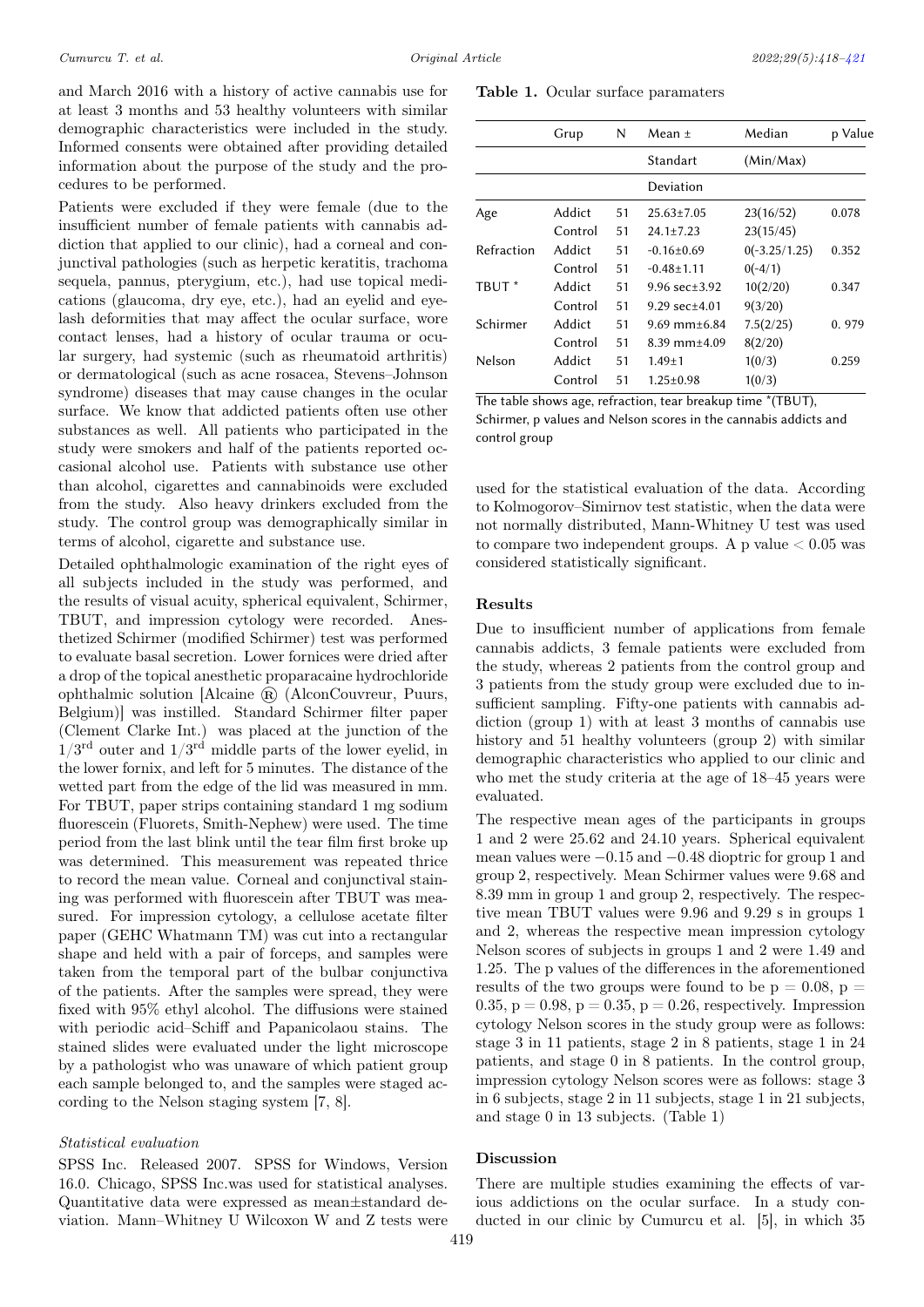patients with severe alcohol addiction and 35 healthy volunteers were compared, it was detected that TBUT and Schirmer results decreased significantly compared to the control group, whereas Nelson scoring of impression cytology (group 1: 2.08, group 2: 1.37, p = 0.001) increased significantly. In addition, it was emphasized in this study that the decrease in TBUT and Schirmer scores and the increase in cytology scores demonstrated a significant correlation with the increase in alcohol consumption. In a study group consisting of 60 smokers who had been smoking heavily for at least 5 years and 34 healthy individuals, Altınörs et al. [9], examined the ocular surface variables and found that TBUT was decreased significantly in smokers; however, there was no significant difference in terms of the mean Schirmer test results. Moreover, Nelson scores and goblet cell densities were not monitored. In a study consisting of 19 smokers who had been smoking heavily for at least 20 years (1 pack/day) and 20 healthy individuals, Matsumoto et al [10]. observed that squamous metaplasia was observed more frequently in impression cytology, goblet cell densities decreased significantly, and prolonged smoking was causing changes on the ocular surface at the histological level. They stated that a wide variety of chemicals contained in tobacco or the systemic ischemic effect of smoking may cause these conditions. In a study by Dasilva et al. [11], on 22 patients who were addicted to cocaine for at least 3 years, Schirmer test was performed after 24 hours of cocaine cessation, repeated after cocaine inhalation, and the results were compared. In this study, an approximately 27% decrease in mean Schirmer test values after cocaine exposure and a decrease in Schirmer values in 17 out of 22 patients were found; however, in this study, examinations evaluating tear functions, such as TBUT and impression cytology, and ocular surface health were not conducted. In a study conducted on 41 healthy individuals by Osei et al. [12], they found that the use of 5 mg/kg caffeine significantly increased tear production at the  $45^{\text{th}}$  and  $90^{\text{th}}$ minutes compared to the placebo group, through Schirmer test. In our study, Schirmer values, TBUT values, and Nelson scores did not demonstrate any statistically significant difference in both groups. According to our results of ocular surface functions, no significant difference was found in the variables including Schirmer, which indicates tear production; TBUT, which indicates lipid layer function; and Nelson score, which provides cytological information; compared to the control group. Altınörs and Matsumoto et al. evaluated lipid distribution in the tear film layer with a DR-1 tear interferometry measuring device (DR-1 Kowa Co., Nagoya, Japan)in patients with smoking addiction and reported that patients with addiction were scored with a significantly higher stage compared to the control group, according to the staging system described by Yokoi [9, 10, 13]. As a result, these 2 studies found that heavy smoking affects the lipid layer and disrupts the structure of the tear film layer.

Several studies have shown that cannabinoid receptors are present in the corneal epithelium and conjunctiva on the ocular surface [14, 15]. Iribane at al. [15], explains that activation of conjunctival receptors can regulate epithelial regeneration and inflammation processes by affecting intracellular stress-related signaling pathways. Assimakopoulou at al. [16], showed that there are cr1 and cr2 receptors in all layers and goblet cells in healthy conjunctival epithelial tissue, but cannabinoid receptors are decreased in pterygium tissue. Based on all these studies, Bielory at al. [17], suggested that cannabinoids can be used as anti-inflammatory and antiallergenic on the ocular surface. In a study by Thapa et al. [18], in mice with cauterized corneal epithelium, topical administration of THC and its synthetic derivatives has been reported to reduce ocular pain and inflammation. We believe that due to the reduction of pain and inflammation in patients with cannabis addiction, tear production and quality are not impaired, and therefore, the damage to the ocular surface is compensated.

There are some limitations in our study. Since test systems to assess a tear interferometry measuring device were not available in our clinic, that variable could not be assessed in the study. We believe that measuring the tear osmolarity will make the study more effective.

In conclusion, in this study, the effects of cannabis addiction on the ocular surface were evaluated using the results of Schirmer, TBUT, and impression cytology tests. In the statistical analysis, no significant difference was found in these variables compared to the control group. Our study showed that the structure and functions of the ocular surface and the systems it interacts with, such as tear production, tear content, and conjunctival cell cytology did not change due to cannabis exposure.

#### Acknowledgments

The authors thank Enago for their assistance in manuscript translation and editing.

### Ethical approval

All procedures performed in studies involving human participants were following the ethical standards of the institutional and/or national research committee and with the 1964 Helsinki declaration and its later amendments or comparable ethical standards. This article does not contain any studies with animals performed by any of the authors. Institution review board/Ethics Committee has approved the study

#### Informed consent

Informed consent was obtained from all individual participants included in the study. The article has not been presented at any conference or meeting.

#### References

- 1. UNODC. World Drug Report 2019 Cannabis and Hallucinogens: United Nations Publications; 2019.
- 2. Security GDo. Turkey Drug Report. In: Crimes DoN, editor. Ankara: Ministry of Interior Turkey; 2019. p. 67-8.
- 3. Skosnik PD, Edwards CR, O'donnell BF, Steffen A, Steinmetz JE, Hetrick WP. Cannabis use disrupts eyeblink conditioning: evidence for cannabinoid modulation of cerebellar-dependent learning. Neuropsychopharmacology. 2008;33(6):1432-40.
- 4. Safo PK, Regehr WG. Endocannabinoids control the induction of cerebellar LTD. Neuron. 2005;48(4):647-59.
- 5. Cumurcu T, Gunduz A, Cumurcu BE, Gül IG, Akpolat N, Karlidag R. The Changes in Tear Film Parameters and Impression Cytology in Heavily Drinking Men. Cornea. 2013;32(3):237-41.